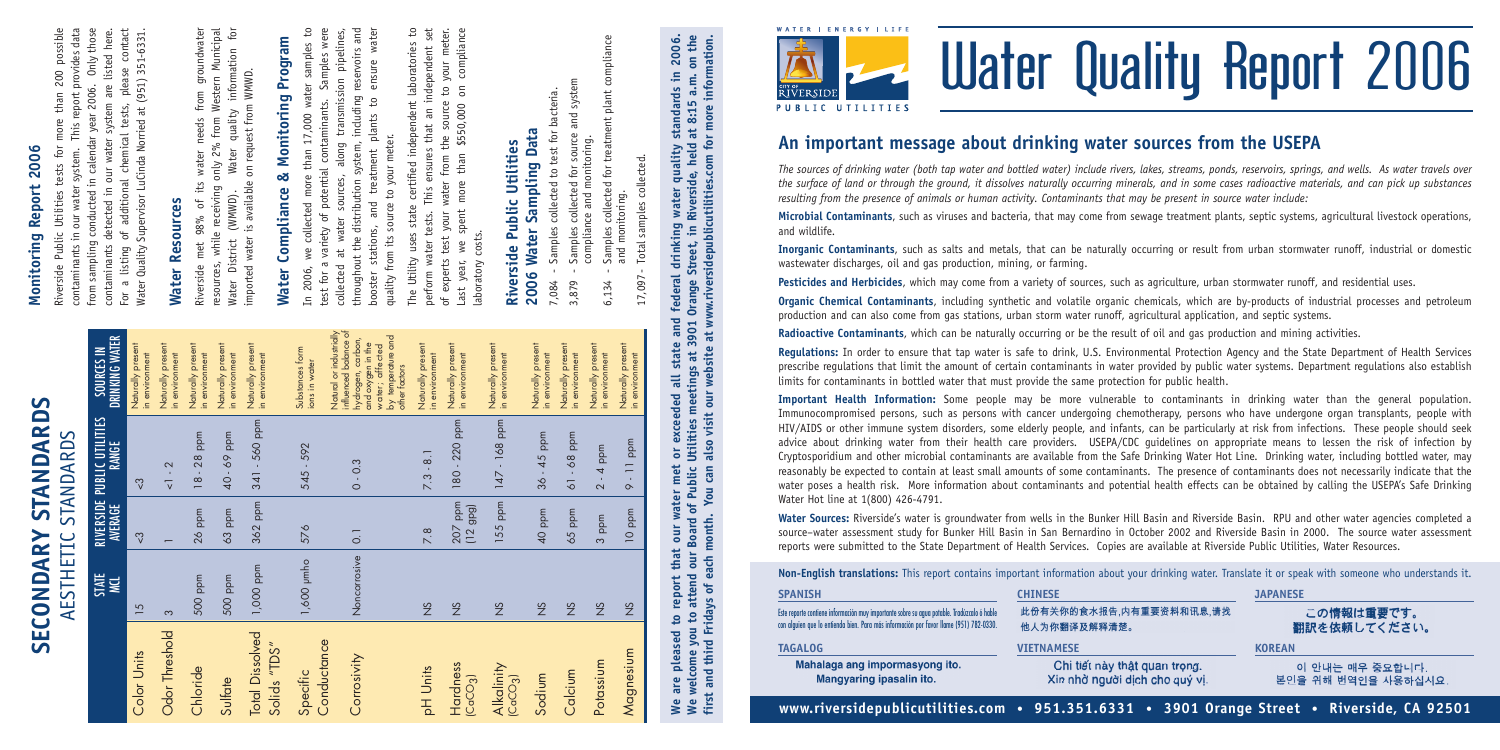## **RIVERSIDE PUBLIC UTILITIES 2006 WATER QUALITY REPORT** PRIMARY STANDARDS: MANDATORY HEALTH-RELATED STANDARDS

| <b>CONTAMINANT</b>                                               | <b>STATE</b><br><b>MCL</b>          | <b>STATE</b><br><b>PHG</b>         | <b>AVERAGE</b>       | <b>RIVERSIDE PUBLIC UTILITIES</b><br>RANGE | <b>SOURCES IN DRINKING WATER</b>                                           |
|------------------------------------------------------------------|-------------------------------------|------------------------------------|----------------------|--------------------------------------------|----------------------------------------------------------------------------|
| MICROBIOLOGICAL<br>Total Coliform (P/A) (a)                      | 5%                                  | 0%                                 | 0%                   | $0 - 1.7%$                                 | Naturally present in environment                                           |
| <b>CLARITY</b><br>Turbidity                                      | 0.5 NTU                             | <b>NS</b>                          | 0.1 NTU              | $0 - 0.4$ NTU                              | Naturally present in environment                                           |
| <b>REGULATED ORGANIC</b><br><b>Total Trihalomethanes "TTHMs"</b> | 80 ppb                              | NS                                 | 5 ppb                | ND - 23 ppb                                | By-product of drinking<br>water chlorination                               |
| Halocetic Acids "HAA5"                                           | 60 ppb                              | NS                                 | $0.7$ ppb            | ND - 8.0 ppb                               | By-product of drinking<br>water chlorination                               |
| Chlorine                                                         | 4 ppm                               | 4 ppm                              | $0.5$ ppm            | $0.4 - 0.6$ ppm                            | Drinking water disinfectant<br>added for treatment                         |
| Control of DBP precursors<br>Total Organic Carbon "TOC"          | Treatment<br>Requirement            | NS                                 | $0.4$ ppm            | $ND - 2.1$ ppm                             | Various natural and<br>man-made sources                                    |
| Dibromochloropropane "DBCP"                                      | $200$ ppt                           | $1.7$ ppt                          | 13 ppt               | ND - 37 ppt                                | Banned nemotacide still present<br>due to past agricultural activities     |
| Trichloroethylene (TCE)                                          | 5 ppb                               | $0.8$ ppb                          | <b>ND</b>            | $< 0.5 - 0.6$ ppb                          | Discharge from metal degreasing<br>sites & other factions                  |
| <b>REGULATED INORGANIC</b><br>Nitrate (NO <sub>3</sub> )         | 45 ppm                              | 45 ppm                             | 23 ppm               | 21 - 25 ppm                                | Naturally present in environment                                           |
| Fluoride                                                         | 2 ppm                               | $1.0$ ppm                          | $0.6$ ppm            | $0.5 - 0.7$ ppm                            | Naturally present in environment                                           |
| Arsenic                                                          | 50 ppb                              | 4 ppt                              | 2 ppb                | $<2$ - 2 ppb                               | Erosion of natural deposits                                                |
| <b>RADIOLOGICAL</b>                                              |                                     |                                    |                      |                                            |                                                                            |
| Gross Alpha                                                      | 15 pCi/L                            | <b>NS</b>                          | 8 pCi/L              | 3 - 10 pCi/L                               | Erosion of natural deposits                                                |
| Uranium                                                          | 20 pCi/L                            | $0.5$ pCi/L                        | 9 pCi/L              | 6 - 11 pCi/L                               | Erosion of natural deposits                                                |
| <b>LEAD/COPPER (AL)</b><br>(90% Household Tap)                   |                                     |                                    |                      |                                            |                                                                            |
| Lead (b)<br>Copper (b)                                           | $15$ ppb<br>1,300 ppb               | 2 ppb<br>170 ppb                   | $<$ 5 ppb<br>280 ppb | $<$ 5 ppb<br>$< 50 - 610$ ppb              | Internal corrosion of home plumbing<br>Internal corrosion of home plumbing |
| <b>ADDITIONAL MONITORING</b>                                     |                                     |                                    |                      |                                            |                                                                            |
| Radon                                                            | NS                                  | NS                                 | 271 pCi/L            | 213 - 379 pCi/L                            | Naturally present in environment                                           |
| <b>REGULATED CONTAMINANTS</b><br><b>WITH NO MCLS</b>             | <b>NOTIFICATION</b><br><b>LEVEL</b> | <b>STATE PHG</b><br><b>OR MCLG</b> | <b>AVERAGE</b>       | <b>RIVERSIDE</b><br><b>RANGE</b>           |                                                                            |
| Chromium VI                                                      | NS                                  | <b>NS</b>                          | $2.0$ ppb            | $1.9 - 2.2$ ppb                            |                                                                            |
| Perchlorate                                                      | NL 6 ppb                            | 6 ppb                              | $2.2$ ppb            | $<$ 4 ppb                                  |                                                                            |
| Vanadium                                                         | NL 50 ppb                           | <b>NS</b>                          | 7 ppb                | $6 - 8$ ppb                                |                                                                            |
| Boron                                                            | <b>NL 1000 ppb</b>                  | NS                                 | 118 ppb              | ND - 120 ppb                               |                                                                            |

## **Definitions**

**Maximum Contaminant Level (MCL)** The highest level of a contaminant that is allowed in drinking water. Primary MCLs are set as close to the PHGs (or MCLGs) as is economically and technologically feasible. Secondary MCLs are set to protect the odor, taste, and appearance of drinking water.

**Maximum Contaminant Level Goal (MCLG)** The level of a contaminant in drinking water below which there is no known or expected risk to health. MCLGs are set by the US Environmental Protection Agency (EPA).

**Public Health Goal (PHG)** The level of a contaminant in drinking water below which there is no known or expected health risk. PHGs are set by the California EPA.

**Regulatory Action Level (AL)** The concentration of a contaminant which, if exceeded, triggers treatment or other requirements that a water system must follow.

**Primary Drinking Water Standard (PDWS)** MCLs and MRDL's for contaminants that affect health, along with their monitoring and reporting requirements, and water treatment requirements.

**Maximum Residual Disinfectant Level (MRDL)** The level of disinfectant added for water treatment that may not be exceeded at the consumer's tap.

**Maximum Residual Disinfectant Level Goal (MRDLG)** The level of a disinfectant added for water treatment below which there is no known or expected risk to health. MRDL's are set by the US EPA.

**Parts Per Million (ppm)** One part per million corresponds to one minute in two years or one penny in \$10,000.

**Parts Per Billion (ppb)** One part per billion corresponds to one minute in 2,000 years or one penny in \$10,000,000.

**Parts Per Trillion (ppt)** One part per trillion corresponds to one minute in two million years or one penny in \$10,000,000,000.

Picocuries Per Liter (pCi/L) A measure of the radioactivity in water.

**Nephelometric Turbidity Units (NTU)** A measure of suspended material in water. **Micromhos (µMHOS)** A measure of conductivity (electric current) in water.

- **NL** Notification level.<br> **ND** Not detected at the
- Not detected at the detection limit for reporting. **NS** No standard.
- GPG Grains per gallon of hardness (1 gpg = 17.1 ppm).
- Less than the detectable levels.

**(a)** Results of all samples collected from the distribution system during any month shall be free of total coliforms in 95 percent or more of the monthly samples.

**(b)** The Lead and Copper Rule requires that 90 percent of samples taken from drinking water taps in program homes must be below the action levels. In 2006, 50 homes participated in the monitoring program.

## **Additional Regulatory Information**

**Fluoride** - The California Department of Health Services (DHS) has established an "optimal" fluoride level for water at 1 ppm. Riverside has naturally occurring fluoride levels at 0.6 ppm and is not planning to add fluoride to its water by artificial means

**Perchlorate** - Perchlorate salts were used in solid rocket propellants and other industrial applications. In December 2002, California EPA issued a draft Public Health Goal of 2 to 6 ppb.

In March 2004, California EPA adopted a public health goal of 6 ppb and the DHS adopted an action level of 6 ppb.

Riverside is continuing to develop additional treatment options to meet the changing regulations. Final regulations specifying definitive Maximum Contaminant Level (MCL) is expected in 2007.

**Nitrate** - In drinking water at levels above 45 ppm is a health risk for infants of less than six months of age. Such nitrate levels in drinking water can interfere with the capacity of an infant's blood to carry oxygen, resulting in a serious illness; symptoms include shortness of breath and blueness of the skin. Nitrate levels above 45 ppm may also affect the ability of the blood to carry oxygen in other individuals, such as pregnant women and those with certain specific enzyme deficiencies. If you are caring for an infant or you are pregnant, you should ask advice about nitrate levels from your health care provider.

Riverside provides drinking water that on average is at 23 ppm and has a range from 21 ppm to 25 ppm during the year. DHS has set the MCL for nitrate at 45 ppm. Riverside has 49 wells that are blended to comply with drinking water standards. The city conducts extensive monitoring of the blend operations. Seasonal variation in demand and flow, in addition to system maintenance and repair, impact the nitrate levels during the year.

**Radon** - Radon is a naturally occurring gas formed from the normal radioactive decay of uranium. It is a colorless, odorless, tasteless, chemically inert, and radioactive gas found virtually everywhere on earth. The USEPA recommends that homeowners take remedial action if the indoor air radon level in their home exceeds 4.0 picocuries. The radon in indoor air attributable to water is minor compared to contributions from the soil, or even the outdoor air. For information on radon, call the California Department of Health Services Radon Information Line at 1(800) 745-7236 or contact LuCinda Norried at (951) 351- 6331.

#### **Monitoring Unregulated Contaminants**

This monitoring helps USEPA to determine where certain contaminants occur and whether the contaminants need to be regulated. Data is available at www.epa.gov/ogwdw.